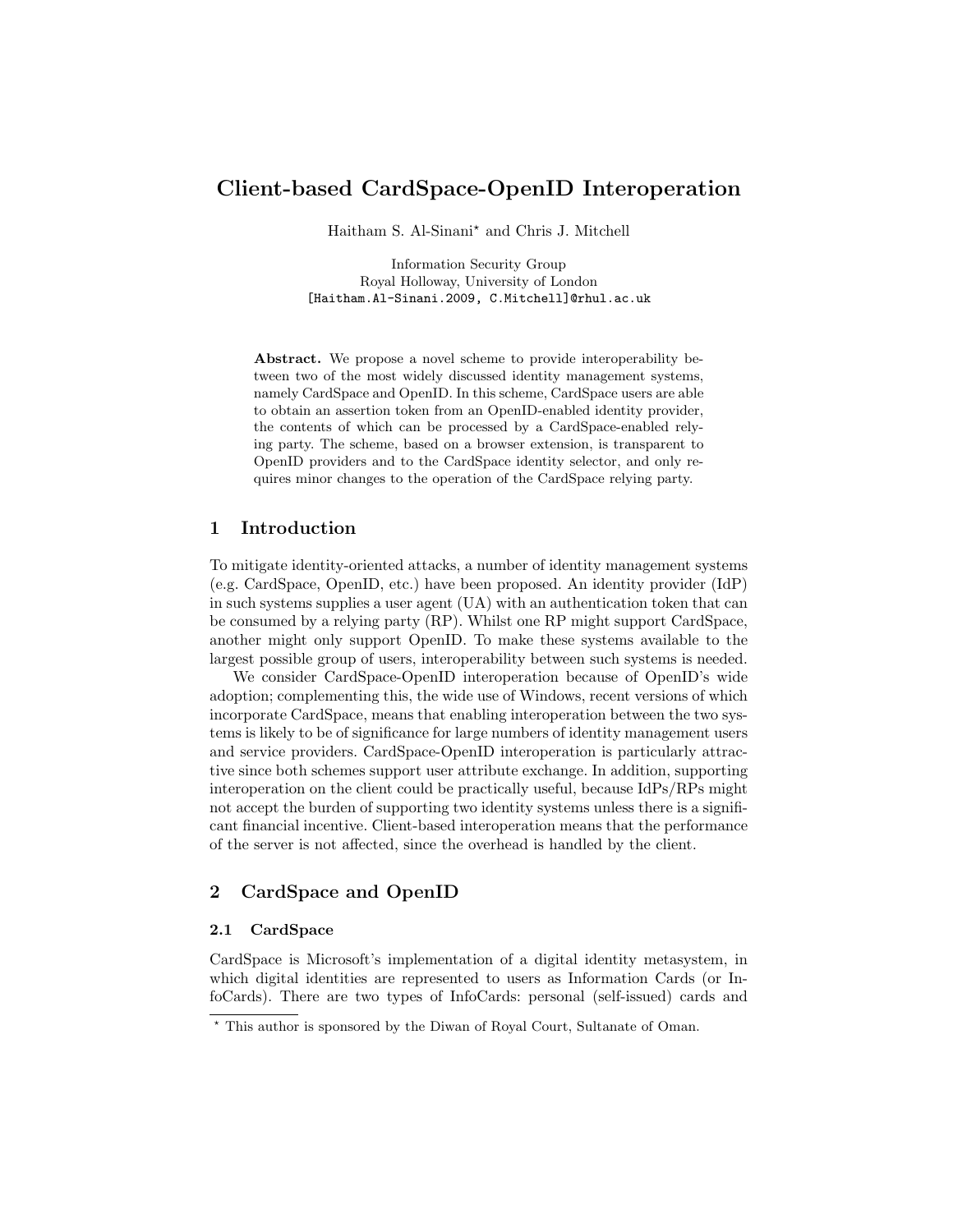managed cards, issued by remote IdPs. Personal cards are created by users themselves, and the claims listed in such cards are asserted by the self-issued identity provider (SIIP) that co-exists with the CardSpace identity selector (or just the selector) on the user machine [1]. The integration scheme uses CardSpace personal cards to make information provided by OPs available to CardSpace RPs.

The personal card protocol operates as follows, in the case where the RP does not employ a security token service (STS).

- 1. UA  $\rightarrow$  RP. HTTP/S request: GET (login page).
- 2. RP  $\rightarrow$  UA. HTTP/S response. A login page is returned containing the CardSpace-enabling tags in which the RP security policy is embedded.
- 3. User  $\rightarrow$  UA. The RP page offers the option to use CardSpace; selecting this option activates the selector, which is passed the RP policy. If this is the first time that this RP has been contacted, the selector will display the identity of the RP and give the user the option to either proceed or abort the protocol.
- 4. Selector  $\rightarrow$  User. The selector highlights InfoCards matching the policy.
- 5. User  $\rightarrow$  Selector. The user chooses (or creates) a personal card. The user can preview the card to ensure that they are willing to release the claim values.
- 6. Selector  $\rightleftharpoons$  SIIP. The selector sends a Request Security Token (RST) to the SIIP, which responds with a Request Security Token Response (RSTR).
- 7. UA  $\rightarrow$  RP. The RSTR is passed to the UA, which forwards it to the RP.
- 8. RP  $\rightarrow$  User. The RP validates the token, and, if satisfied, grants access.

The PPID is an identifier linking an InfoCard to an RP. When a user first uses a personal card at a particular RP, CardSpace generates a card-site-specific PPID by combining the card  $ID<sup>1</sup>$  with data taken from the RP certificate, and a card-site-specific signature key pair by combining the card master key with data taken from the RP certificate. The PPID could be used on its own as a shared secret to authenticate a user to an RP. However, it is recommended that the associated (public) signature verification key should be used to verify the signed security token to provide a more robust authentication method [1].

### 2.2 OpenID

OpenID is a decentralised user authentication scheme supporting remote single sign-on to multiple websites using a single digital identity. Two 'major' OpenID versions have been released: OpenID 1.1 [2], and OpenID 2.0 [3]; fortunately v2.0 is backward compatible with v1.1. OpenID 2.0 uses two types of user identifier: URLs and XRIs. A user could adopt a self-owned URL, or register a (new) URL at an OP. OpenID operates as follows (the use of TLS/SSL is recommended).

- 1. UA  $\rightarrow$  RP. HTTP/S request: GET (login page).
- 2.  $RP \rightarrow UA$ . HTTP/S response. A login page is returned containing a form.
- 3. User  $\rightarrow$  UA. The user enters their OpenID identifier into the OpenID form.
- 4. RP: OP Discovery. The RP uses the identifier to discover the user's OP.

<sup>&</sup>lt;sup>1</sup> During card creation, a card ID and master key are created and stored.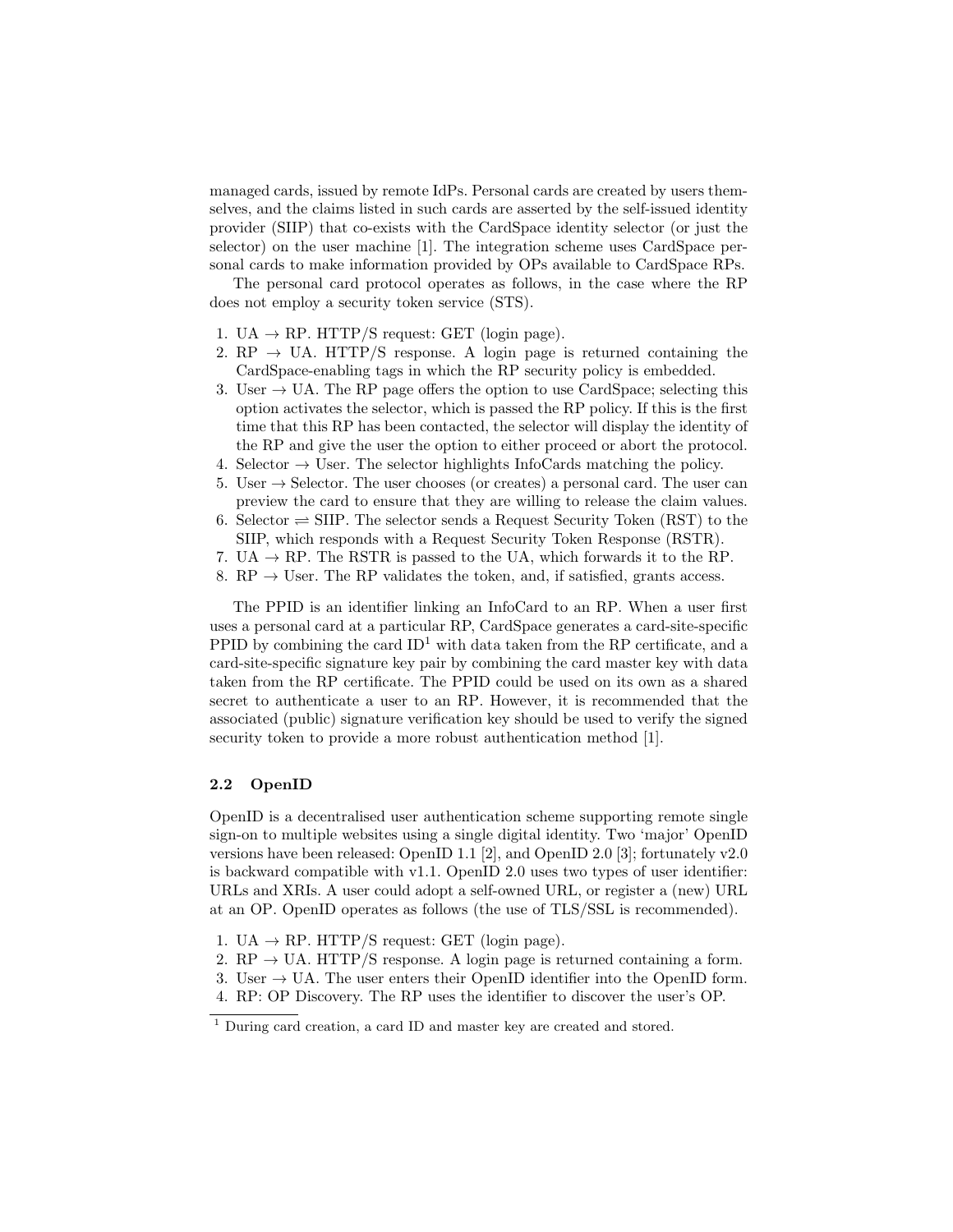- $-$  HTML-based discovery (OpenID 1.1/2.0). The RP requests an HTML document identified by the user's OpenID URL; such a document contains the information necessary to discover the required OP.
- XRDS-based discovery (OpenID 2.0). The RP requests an XRDS document containing the data necessary to discover the OP. If the user's identifier is an XRI, the RP will retrieve an XRDS document identified by the XRI; if it is a URL, the RP will use Yadis to retrieve an XRDS document, and, if this fails, the RP will revert to HTML-based discovery.
- 5.  $RP \rightleftharpoons OP$  (optional). The RP and OP agree a shared secret key to be used for a specified period of time to MAC-protect exchanged messages. This (back-channel) request-response process, known as the 'association' mode, requires the two parties to be able to store the secret.
- 6. RP-OP Interaction. The RP and OP can communicate in either 'checkid immediate' mode, involving direct RP-OP communications without user interaction, or 'checkid setup' mode, where the user is interactively involved. The 'checkid setup' mode is more commonly used; if 'checkid immediate' mode fails, the scheme reverts to 'checkid setup' mode. If using 'checkid immediate' mode, the RP directly sends the OP an OpenID authentication request, and the OP directly replies with an OpenID authentication response; step 9 then takes place. However, if using 'checkid setup' mode, the RP redirects the user to the OP with an OpenID authentication request, and step 7 follows.
- 7.  $OP \rightleftharpoons$  User. If necessary, the OP authenticates the user. If successful, the OP constructs an OpenID assertion token, including user credentials/attributes, a freshly-generated nonce, a current time-stamp, and a MAC computed on the token. If a shared key was agreed in step 5, the OP uses it to generate the MAC; otherwise the OP employs an internally-generated MAC key. The OP requests permission to send the assertion token to the requesting RP.
- 8. OP  $\rightarrow$  UA  $\rightarrow$  RP. The OP redirects the user back to the RP with a positive or negative OpenID authentication response.
- 9. RP  $\rightarrow$  User. The RP verifies the MAC-protected OpenID authentication response, and, if satisfied, grants access. If a shared secret was previously agreed (see step 5), the RP uses its copy to verify the MAC. If not, the RP must make an extra request to the OP to verify the MAC, typically via a TLS/SSL channel. This request-response process is known as the 'check authentication' mode, and is adopted in the integration scheme.

### 3 The Integration Scheme

The parties involved are a CardSpace-enabled RP, a CardSpace-enabled UA (e.g. a suitable web browser), an OP, and a browser extension implementing the protocol described below. The scheme has the following operational requirements.

- The user must have accounts with the CardSpace RP and the OP (thus the OP can authenticate the user). The RP and the user must trust the OP.
- Prior to use, the user must create a personal card, referred to here as an IDcard, containing the following data items in specific fields (the choice of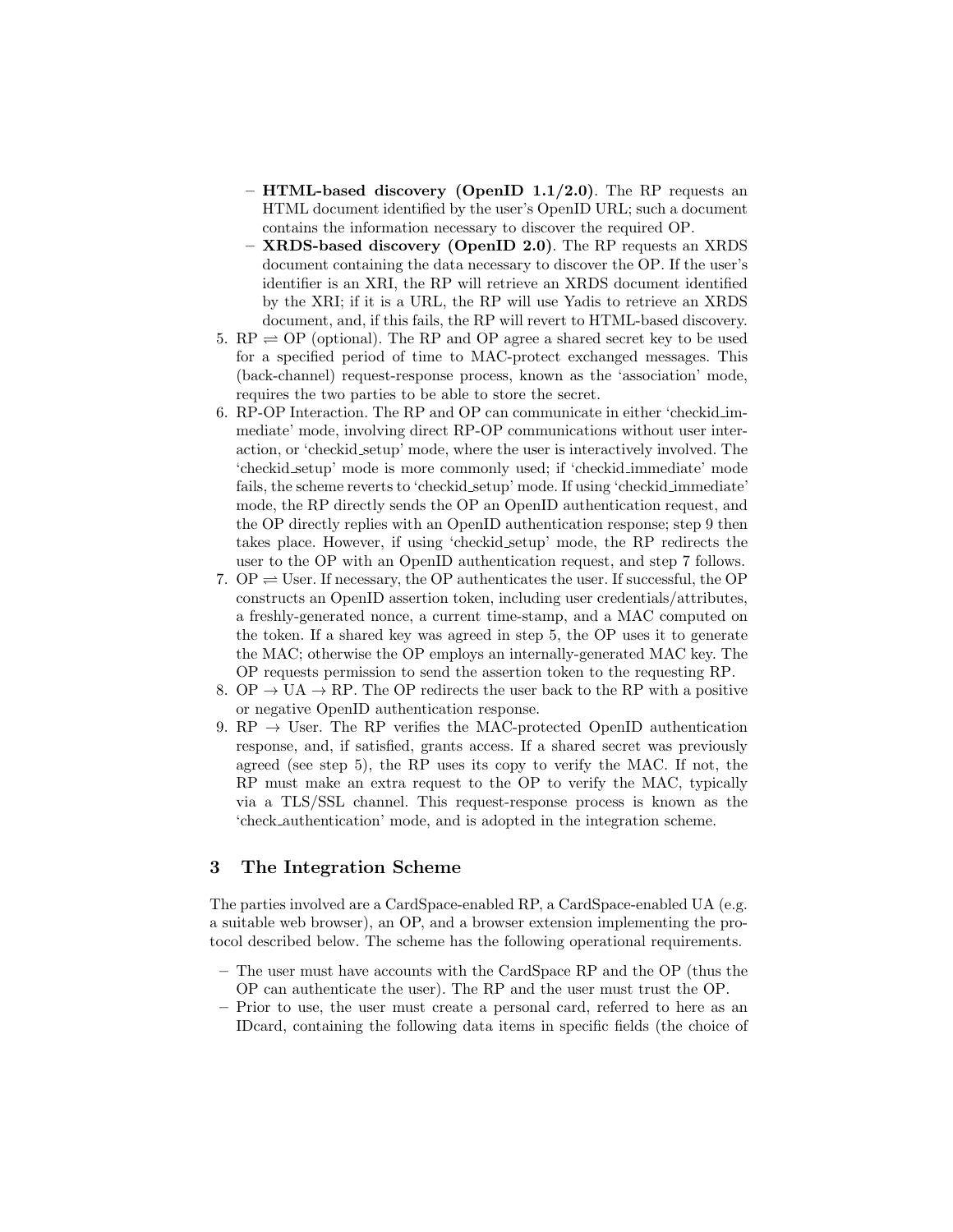which is implementation-specific): the user's OpenID identifier; a predefined sequence of characters (e.g. 'OpenID') used to trigger the browser extension and indicate which OpenID version to use; and the OP URL.

- The CardSpace RP must not employ an STS; instead, it must express its policy using HTML/XHTML, and selector-RP interactions must be based on HTTP/S via a browser (a simpler and probably more common scenario). This is because the scheme uses a (JavaScript-based) browser extension, and is incapable of managing the communications with an STS.
- The RP must accept an unsigned SAML token which includes OP-asserted attributes and the signed RSTR containing the card-RP-specific PPID.

The novel protocol operates as follows. Steps 1, 2, and 4–7 are the same as steps 1, 2, and 3–6, respectively, of the personal card protocol given in section 2.1.

- 3. Browser extension  $\rightarrow$  UA. The extension performs the following steps.
	- (a) It scans the login page to detect whether the RP website supports CardSpace; if so, it proceeds, otherwise it terminates.
	- (b) It examines the RP policy to check whether the use of personal cards is acceptable. If so, it proceeds; otherwise it terminates, giving CardSpace the opportunity to operate normally.
	- (c) It keeps a local copy of any RP-requested claims.
	- (d) It modifies the policy to include the claim types employed in the IDcard.
- 8. Selector  $\rightarrow$  Browser Extension. Unlike in the 'standard' case, the RSTR does not reach the RP; instead the extension intercepts it and temporarily stores it. It then determines the communication protocol (HTTP or HTTPS) in use<sup>2</sup> . If the RP uses HTTP, the extension uses the RSTR's contents to construct an OpenID authentication request<sup>3</sup>, which it forwards to the appropriate OP, having discovered its address from the RSTR. On the other hand, if the RP uses HTTPS, the browser extension:
	- (a) asks the user to enter his/her OpenID identifier and uses the supplied OpenID identifier to perform OP discovery (see section 2.2); and
	- (b) constructs an OpenID authentication request (precisely as in the HTTP case), which it forwards to the discovered OP.

In both cases the format of the OP authentication request will depend on the version of OpenID being used. In both cases the more commonly used OpenID 'check setup' mode is adopted (the 'check immediate' mode is not supported as it requires back-channel RP-IdP communication).

9.  $OP \rightleftharpoons$  User. If necessary, the OP authenticates the user. If successful, the OP requests permission to send the OpenID token to the RP return-page.

<sup>&</sup>lt;sup>2</sup> The protocol operates slightly differently depending on whether the RP uses HTTP or HTTPS. This is because, if HTTPS is used, the selector will encrypt the RSTR using the site's public key, and the browser extension does not have access to the corresponding private key. Hence, it will not know whether to trigger the integration protocol, and will be unable to obtain the user's OpenID identifier; such issues do not occur if HTTP is used since the selector will not encrypt the RSTR.

<sup>3</sup> This will indicate the RP-requested attributes which are to be asserted by the OP.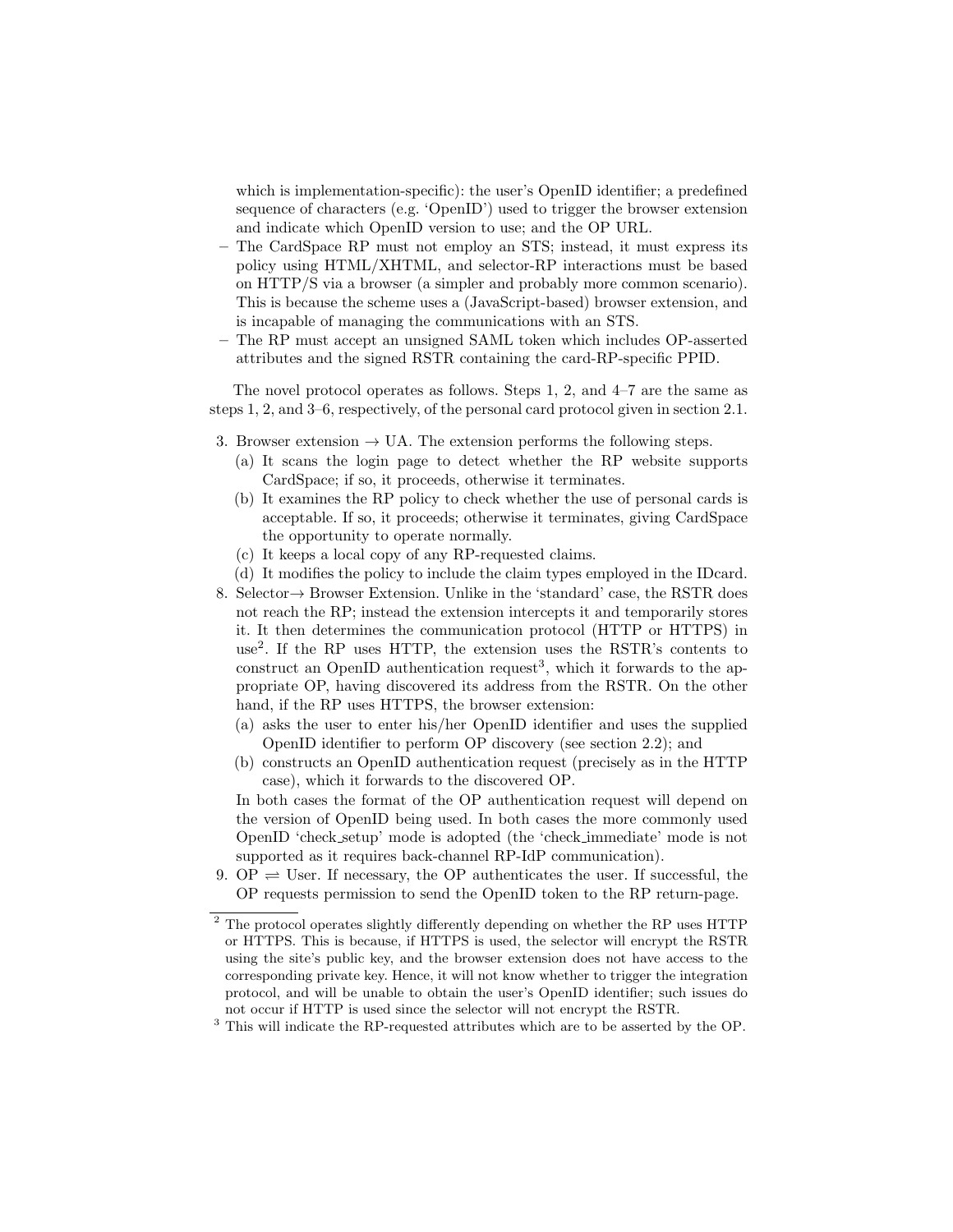- 10. OP  $\rightarrow$  UA  $\rightarrow$  RP. The OP redirects the UA back to the RP return-page with a positive or negative OpenID authentication response<sup>4</sup> depending on whether or not the user granted permission in step 9.
- 11. Browser Extension  $\rightarrow$  UA. The extension verifies the MAC-protected OpenID token by interacting with the OP using the 'check authentication' mode via a TLS/SSL channel. If successful, it constructs a CardSpace-compatible SAML  $to \text{ken}^5$ , and forwards it to the RP. If unsuccessful, the extension terminates.
- 12.  $RP \rightarrow$  User. The RP verifies the SAML token (including verifying the RSTR signature, PPID, nonce, time-stamps, etc.), and, if satisfied, grants access.

## 4 Security Analysis

The unsigned browser extension-generated SAML token (referred to as the 'user token') includes the PPID, the OP-asserted user attributes, the signed SIIPissued RSTR, and (optionally) the MAC-protected OP-issued token. The RP compares the SIIP-asserted PPID (and the public key) in the user token with its stored values and verifies the digital signature. The RP can optionally verify the MAC in the OP-issued token, which is embedded unchanged in the user token; for the RP to verify the MAC, the extension must skip the verification process and the RP must interact with the OP via the 'check authentication' mode.

It is infeasible for a malicious entity to fabricate a user token to masquerade as a legitimate party since it will not have access to three key token components: the PPID; the SIIP-signed RSTR, which is only issued if the appropriate InfoCard is selected on the correct platform; and the MAC-protected OP-issued token, which is only issued if the genuine user has been authenticated by the OP. In addition, nonces and time-stamps are used to prevent replay attacks, and RPs can also employ IP address validation. The use of SSL/TLS on the OP-client and RP-client channels is strongly recommended.

The selector identifies the RP to the user and indicates whether or not they have visited that particular RP before; if this RP is being visited for the first time, CardSpace requests the user's permission to proceed. This helps to support mutual authentication since the user and the RP are both identified to each other (a security gain over 'native' OpenID, which does not identify the RP).

The scheme mitigates the risk of phishing, because the redirect to the  $OP^6$  is initiated by the browser extension and not by the RP, i.e. the RP cannot redirect the user to an OP of its choosing. By contrast, in OpenID a malicious RP could redirect a user to a fake OP, which might capture the user credentials.

Finally, the scheme allows the user attributes to be remotely stored at the OP; this has potential security advantages over storing the attributes locally on the user machine, as is currently the case with CardSpace SIIP-issued attributes.

<sup>&</sup>lt;sup>4</sup> The RP will receive the OP-issued token unchanged (embedded in the URL); however it is assumed that the RP will ignore it because of its inability to process the token.

<sup>5</sup> Observe that this (unsigned) SAML token will contain the user attributes as asserted by the OP and the digitally-signed SIIP-issued RSTR (which contains the PPID).

<sup>6</sup> In HTTP mode the OP address is retrieved from the IDcard as entered by the user.